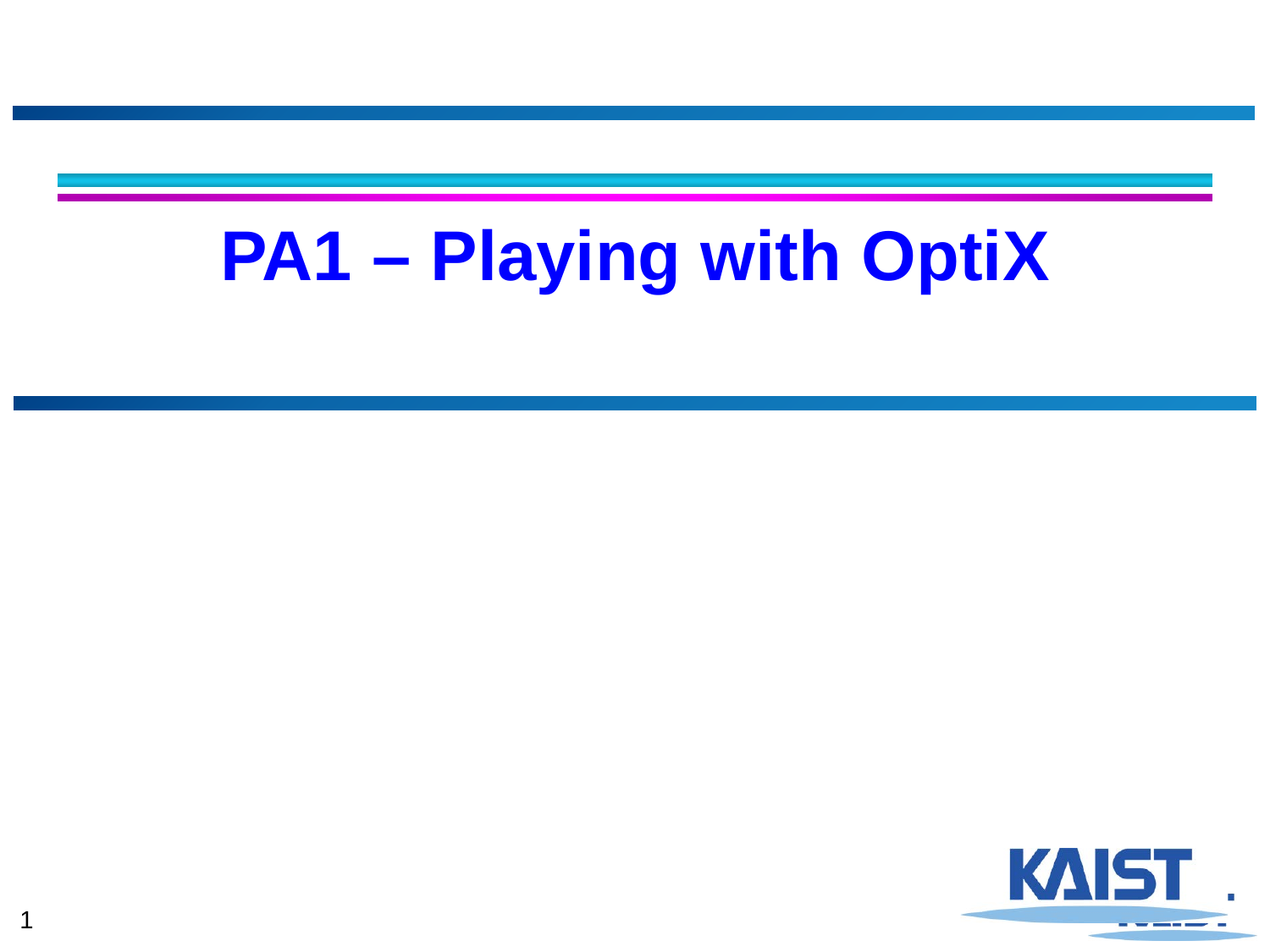### ● **NVIDIA OptiX Ray Tracing Engine**

- **NVIDIA's ray tracing engine based on CUDA**
- **Requires NVIDIA GPU to work**
- **Requires Windows or Linux systems**



NVIDIA's commercial renderer, Iray, is built upon OptiX Technology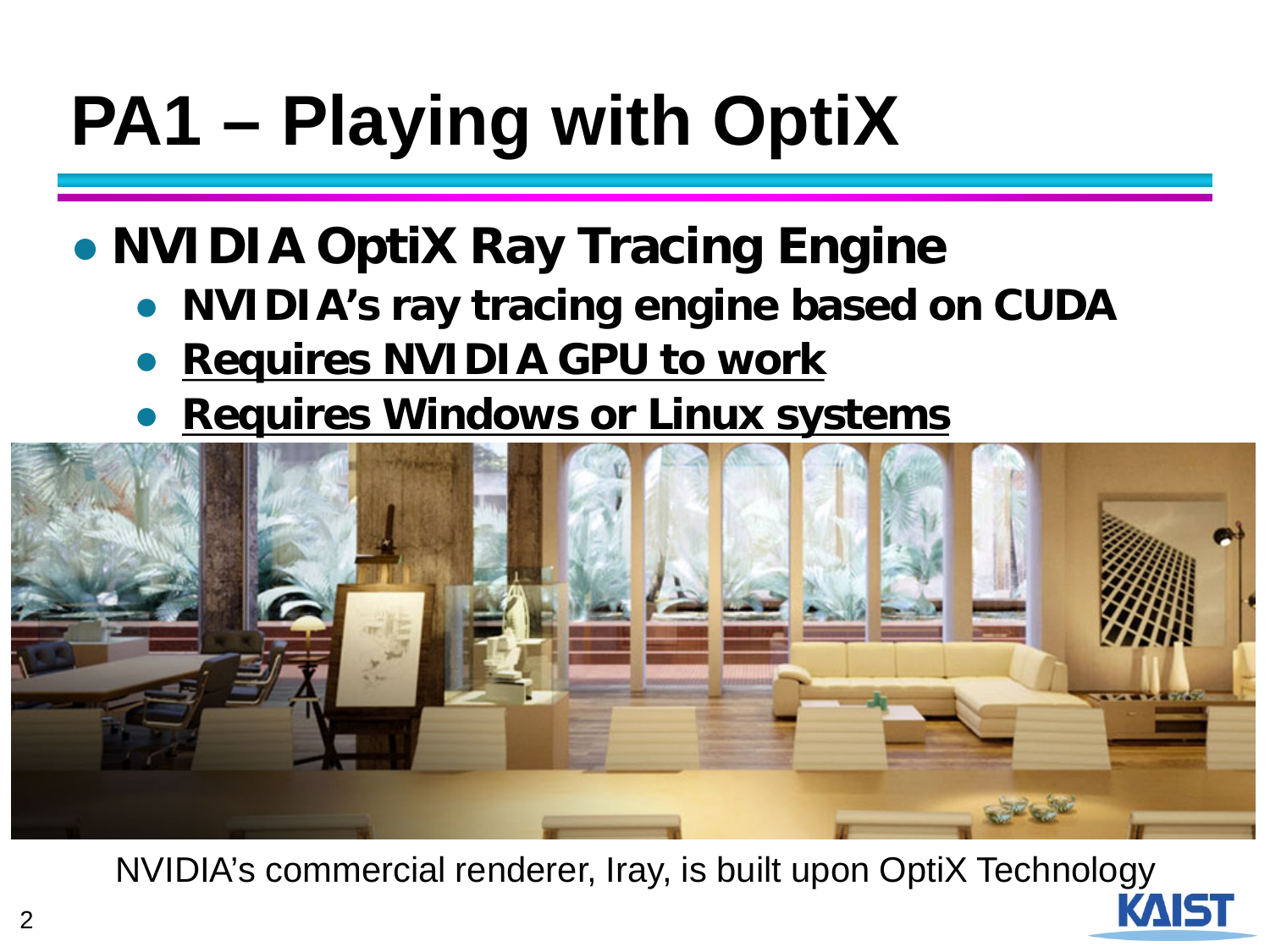### ● **Prerequisite - CUDA Toolkit**

- **NVIDIA's GPGPU interface**
- **Download latest version at:**

**<https://developer.nvidia.com/cuda-downloads>**

#### **CUDA Toolkit 11.4 Update 1 Downloads**

Home

|  | <b>Select Target Platform</b> |  |  |
|--|-------------------------------|--|--|
|  |                               |  |  |

Click on the green buttons that describe your target platform. Only supported platforms will be shown. By downloading and using the software, you agree to fully comply with the terms and conditions of the CUDA FULA.

**Operating System** 



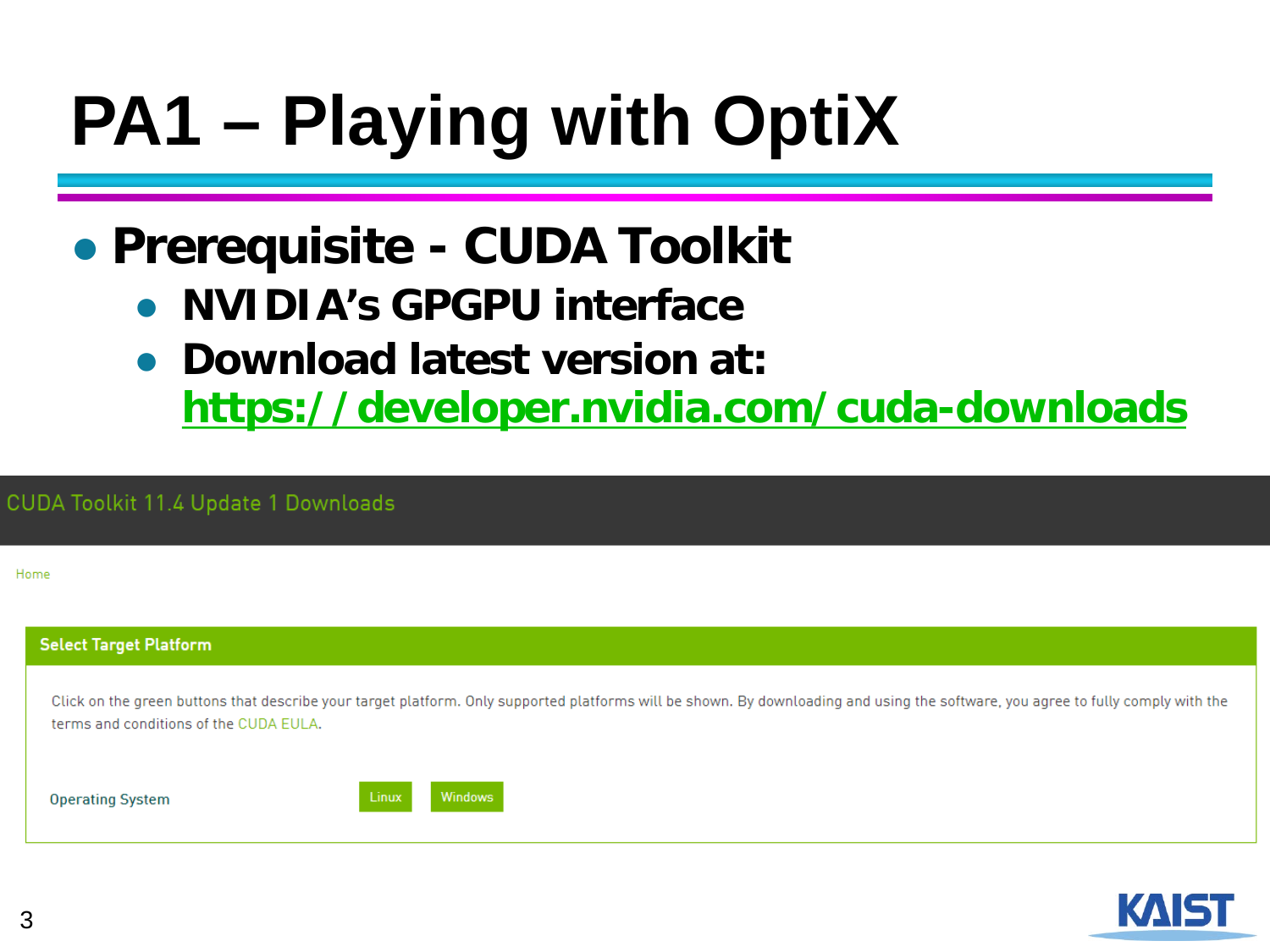### ● **Prerequisite - CMake**

- **Used for generate various open-source build environments, including OptiX samples**
- **Download latest version at: <http://www.cmake.org/download/>**

| <b>A</b> CMake                                                                          | About $\sim$ | Resources v | Developer Resources v                    | Download | O |  |  |  |
|-----------------------------------------------------------------------------------------|--------------|-------------|------------------------------------------|----------|---|--|--|--|
| Binary distributions:                                                                   |              |             |                                          |          |   |  |  |  |
| Platform                                                                                |              | Files       |                                          |          |   |  |  |  |
| Windows x64 Installer: Installer tool has changed. Uninstall CMake 3.4 or lower first!  |              |             | cmake-3.21.1-windows-x86_64.msi          |          |   |  |  |  |
| Windows x64 ZIP                                                                         |              |             | cmake-3.21.1-windows-x86_64.zip          |          |   |  |  |  |
| Windows i386 Installer: Installer tool has changed. Uninstall CMake 3.4 or lower first! |              |             | cmake-3.21.1-windows-i386.msi            |          |   |  |  |  |
| Windows i386 ZIP                                                                        |              |             | cmake-3.21.1-windows-i386.zip            |          |   |  |  |  |
| macOS 10.13 or later                                                                    |              |             | cmake-3.21.1-macos-universal.dmg         |          |   |  |  |  |
|                                                                                         |              |             | cmake-3.21.1-macos-universal.tar.gz      |          |   |  |  |  |
| macOS 10.10 or later                                                                    |              |             | cmake-3.21.1-macos10.10-universal.dmg    |          |   |  |  |  |
|                                                                                         |              |             | cmake-3.21.1-macos10.10-universal.tar.gz |          |   |  |  |  |
| Linux x86_64                                                                            |              |             | cmake-3.21.1-linux-x86_64.sh             |          |   |  |  |  |
|                                                                                         |              |             | cmake-3.21.1-linux-x86_64.tar.gz         |          |   |  |  |  |
| Linux aarch64                                                                           |              |             | cmake-3.21.1-linux-aarch64.sh            |          |   |  |  |  |
|                                                                                         |              |             | cmake-3.21.1-linux-aarch64.tar.gz        |          |   |  |  |  |

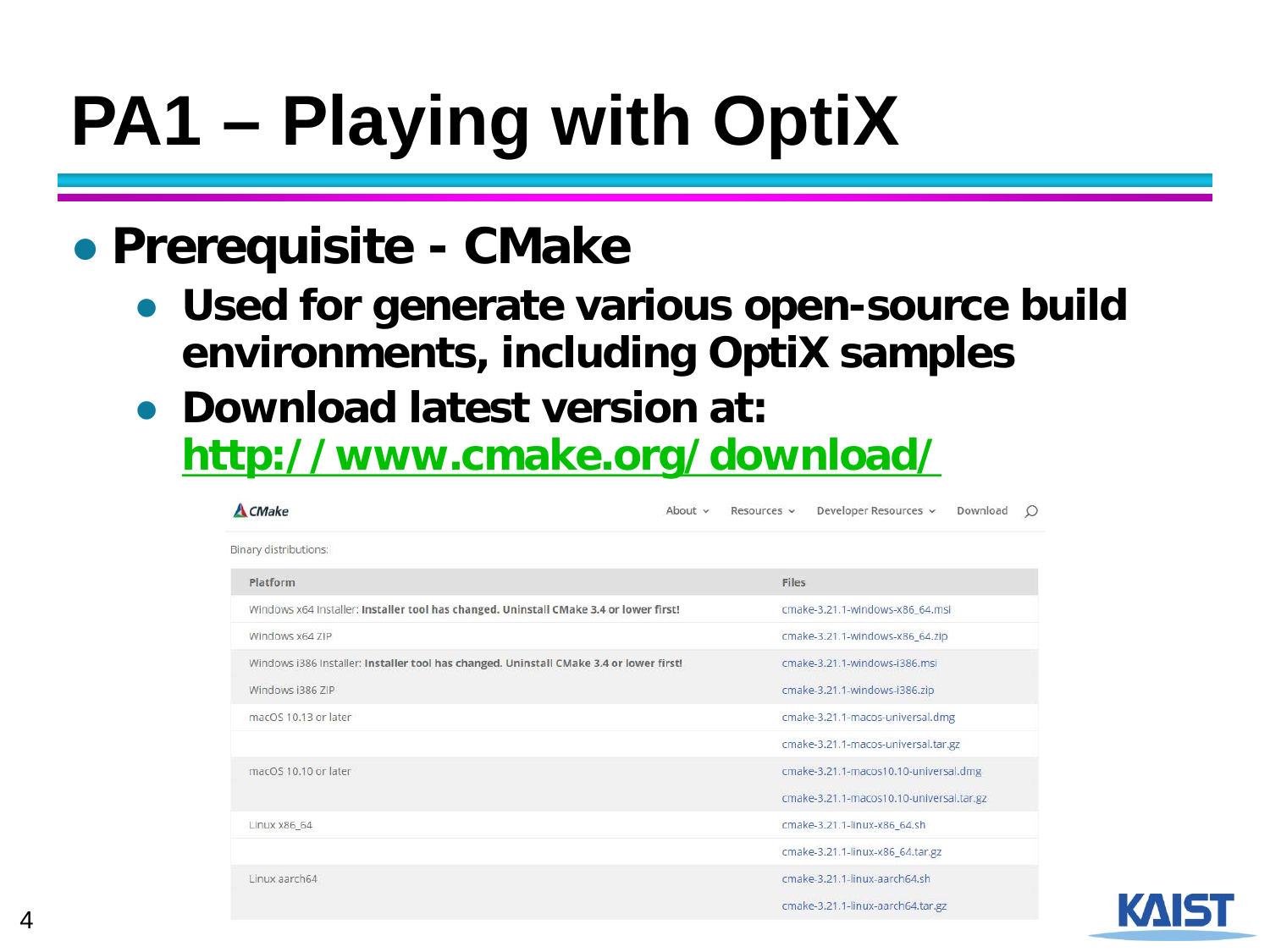- **Once both prerequisites are installed, grab OptiX from following location:**
	- **Requires to join NVIDIA Developer Program Membership**
	- **[https://developer.nvidia.com/designworks/op](https://developer.nvidia.com/designworks/optix/download) tix/download**
- **Testes environment by TA:**
	- **Windows 10, 64 bit/Visual Studio 2019**
	- **Ubuntu 20.04**
	- **CUDA 11.4 version**
	- **Cmake 3.21.1 version**
	- **Optix 7.3.0**

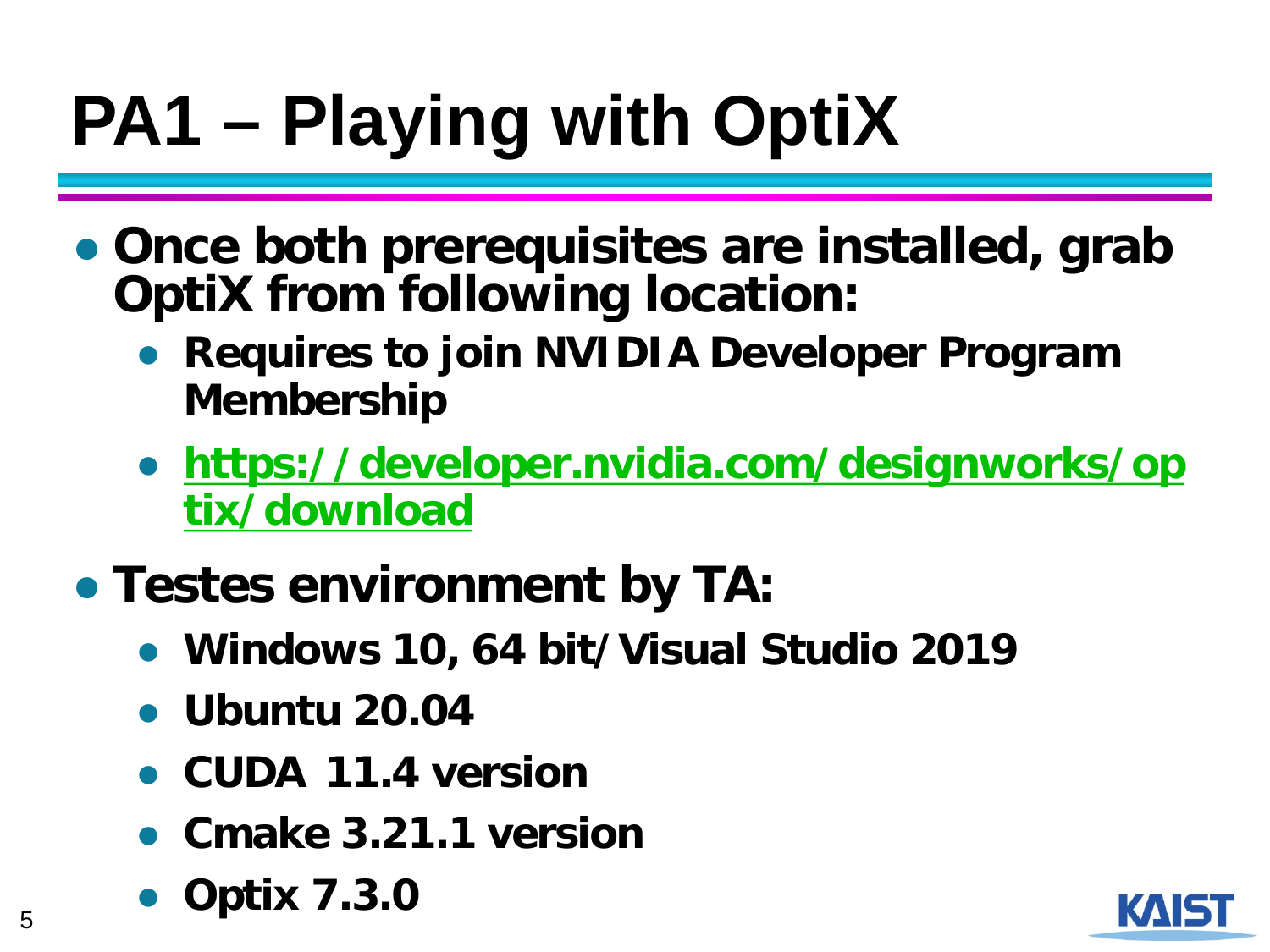● **Let's make project files for OptiX samples!**

- **Run cmake-gui**
- **1) Set source code to OptiX SDK location** ●**In Windows, default location is following:**

●**%ProgramData%\ NVIDIA Corporation\ OptiX SDK {version}\ SDK**

● **2) Set destination to a new folder** ●**Don't set it to the same folder of SDK itself**

| CMake 3.21.1 - D:/Project/OptiX-samples                                         |                                                   |               |              |  |  |  |
|---------------------------------------------------------------------------------|---------------------------------------------------|---------------|--------------|--|--|--|
| Options<br>Help<br>File<br>Tools                                                |                                                   |               |              |  |  |  |
| Where is the source code: C:/ProgramData/NVIDIA Corporation/OptiX SDK 7,3,0/SDK |                                                   | Browse Source |              |  |  |  |
| Preset:                                                                         | <custom></custom>                                 |               |              |  |  |  |
| Where to build the binaries: D:/Project/OptiX-samples<br>$\check{ }$            |                                                   |               | Browse Build |  |  |  |
| S <u>e</u> arch:                                                                | Grouped □ Advanced   ← Add Entry   ※ Remove Entry |               | Environment  |  |  |  |

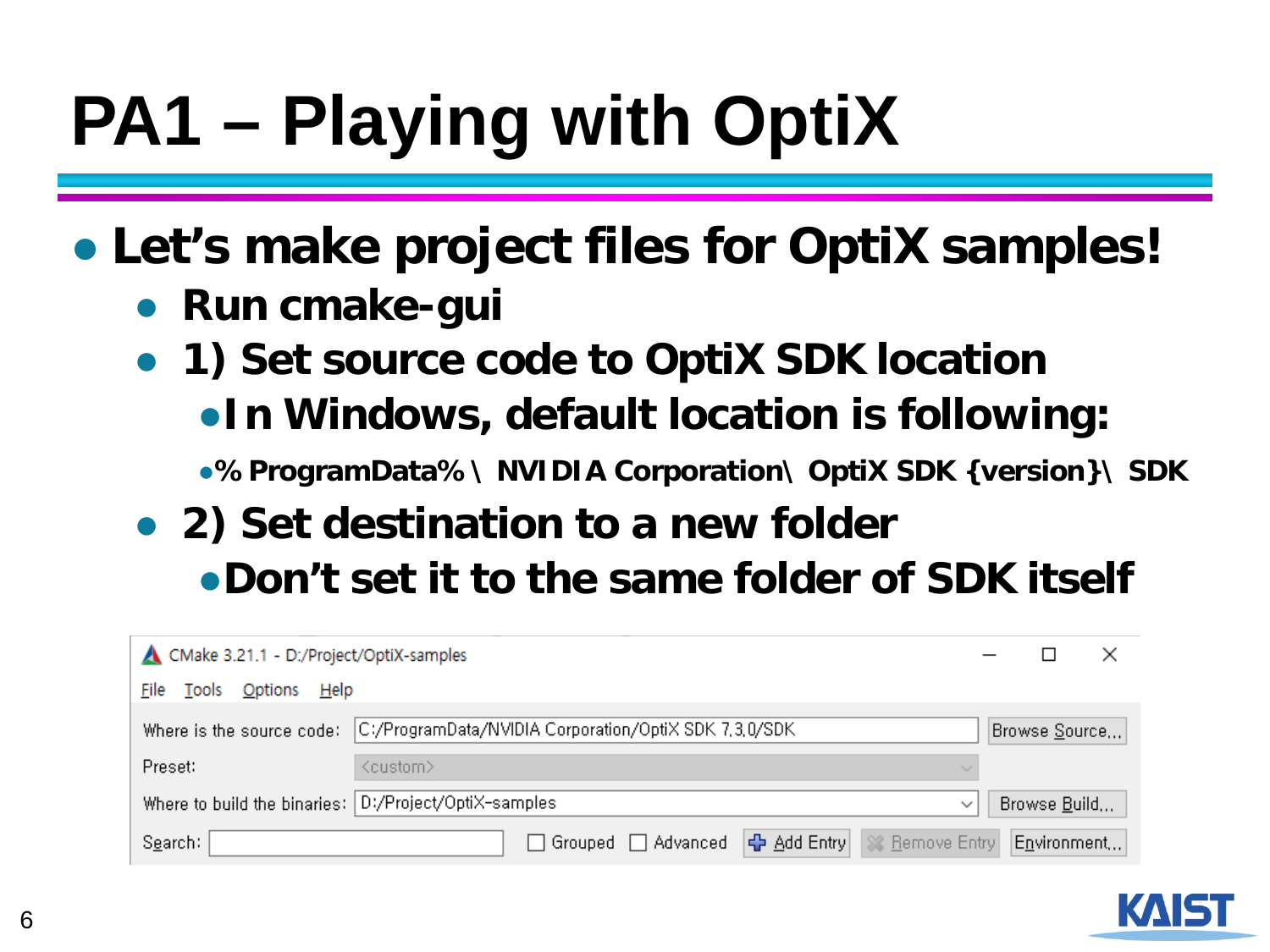### ● **Let's make project files for OptiX samples!**

● **3) Click "Configure" and specify your build environment**

> ?  $\times$

> > $\checkmark$

 $\checkmark$ 

#### $\blacktriangle$  $\leftarrow$

Specify the generator for this project

Visual Studio 16 2019

Optional platform for generator(if empty, generator uses: x64)

Optional toolset to use (argument to -T)

◉ Use default native compilers

 $\bigcirc$  Specify native compilers

- ◯ Specify toolchain file for cross-compiling
- ◯ Specify options for cross-compiling

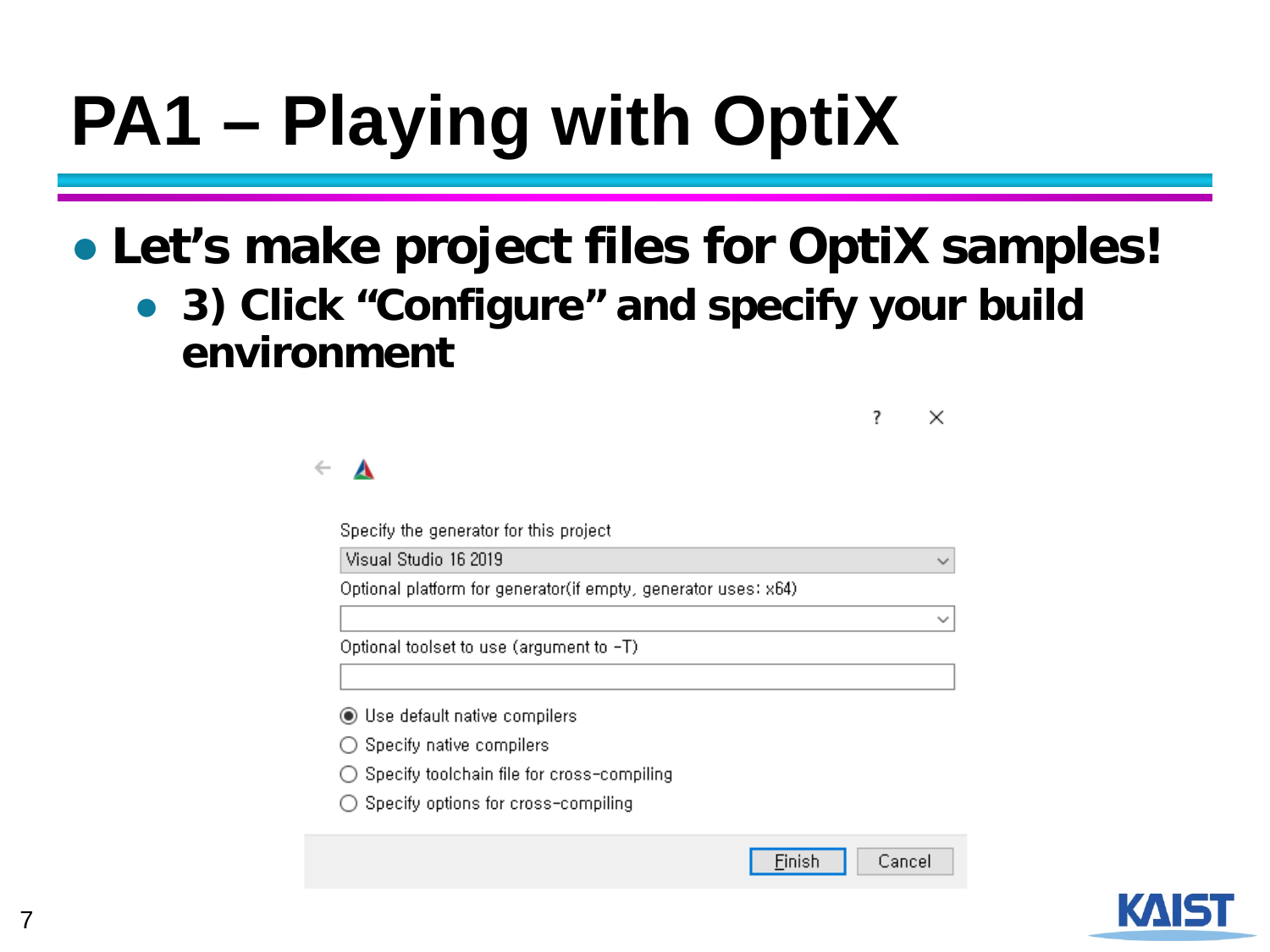- **Let's make project files for OptiX samples!**
	- **4) If configuring is done, click "Generate" to generate build files.**

| CMake 3.21.1 - D:/Project/OptiX-samples                                                                                                                                                                                                                                                                                                                                                                   | ×                 |                                                                                                                                                                                                                                                                  |                                  |  |  |  |
|-----------------------------------------------------------------------------------------------------------------------------------------------------------------------------------------------------------------------------------------------------------------------------------------------------------------------------------------------------------------------------------------------------------|-------------------|------------------------------------------------------------------------------------------------------------------------------------------------------------------------------------------------------------------------------------------------------------------|----------------------------------|--|--|--|
| File Tools Options Help                                                                                                                                                                                                                                                                                                                                                                                   |                   |                                                                                                                                                                                                                                                                  |                                  |  |  |  |
| Where is the source code:                                                                                                                                                                                                                                                                                                                                                                                 |                   | C:/ProgramData/NVIDIA Corporation/OptiX SDK 7.3.0/SDK                                                                                                                                                                                                            | Browse Source                    |  |  |  |
| Preset:                                                                                                                                                                                                                                                                                                                                                                                                   | <custom></custom> |                                                                                                                                                                                                                                                                  |                                  |  |  |  |
| Where to build the binaries: D:/Project/OptiX-samples                                                                                                                                                                                                                                                                                                                                                     |                   |                                                                                                                                                                                                                                                                  | Browse Build<br>$\checkmark$     |  |  |  |
| S <u>e</u> arch:                                                                                                                                                                                                                                                                                                                                                                                          |                   | 수 Add Entry<br>Grouped   Advanced                                                                                                                                                                                                                                | Environment,,<br>S& Remove Entry |  |  |  |
| Name                                                                                                                                                                                                                                                                                                                                                                                                      |                   | Value                                                                                                                                                                                                                                                            |                                  |  |  |  |
| CMAKE_CONFIGURATION_TYPES<br>CMAKE INSTALL PREFIX<br>CUDA 64 BIT DEVICE CODE<br>CUDA CHECK DEPENDENCIES DURING COMPILE<br><b>CUDA ENABLE BATCHING</b><br>CUDA_GENERATE_DEPENDENCIES_DURING_CONFIGURE<br><b>CUDA HOST COMPILER</b><br><b>CUDA NVRTC ENABLED</b><br>CUDA REMOVE GLOBAL MEMORY SPACE WARNING<br><b>CUDA SDK ROOT DIR</b><br><b>CUDA TOOLKIT ROOT DIR</b><br>CHIDA HICE CTATIC CHIDA DHAITIME |                   | Debug;Release;MinSizeRel;RelWithDebInfo<br>C:/Program Files (x86)/OptiX-Samples<br>\$(VCInstallDir)Tools/MSVC/\$(VCToolsVersion)/bin/Host\$(Platform)/\$(Pl-<br>∨<br>CUDA SDK ROOT DIR-NOTFOUND<br>C:/Program Files/NVIDIA GPU Computing Toolkit/CUDA/v11.4<br>□ |                                  |  |  |  |
| ∢                                                                                                                                                                                                                                                                                                                                                                                                         |                   |                                                                                                                                                                                                                                                                  | $\rightarrow$                    |  |  |  |
| Press Configure to update and display new values in red, then press Generate to generate selected build files,<br>Configure<br>Open Project   Current Generator: Visual Studio 16 2019<br>Generate                                                                                                                                                                                                        |                   |                                                                                                                                                                                                                                                                  |                                  |  |  |  |
|                                                                                                                                                                                                                                                                                                                                                                                                           |                   | This warning is for project developers. Use -Wno-dev to suppress it.                                                                                                                                                                                             |                                  |  |  |  |
| Generating done                                                                                                                                                                                                                                                                                                                                                                                           |                   |                                                                                                                                                                                                                                                                  |                                  |  |  |  |
| ≺                                                                                                                                                                                                                                                                                                                                                                                                         |                   |                                                                                                                                                                                                                                                                  |                                  |  |  |  |

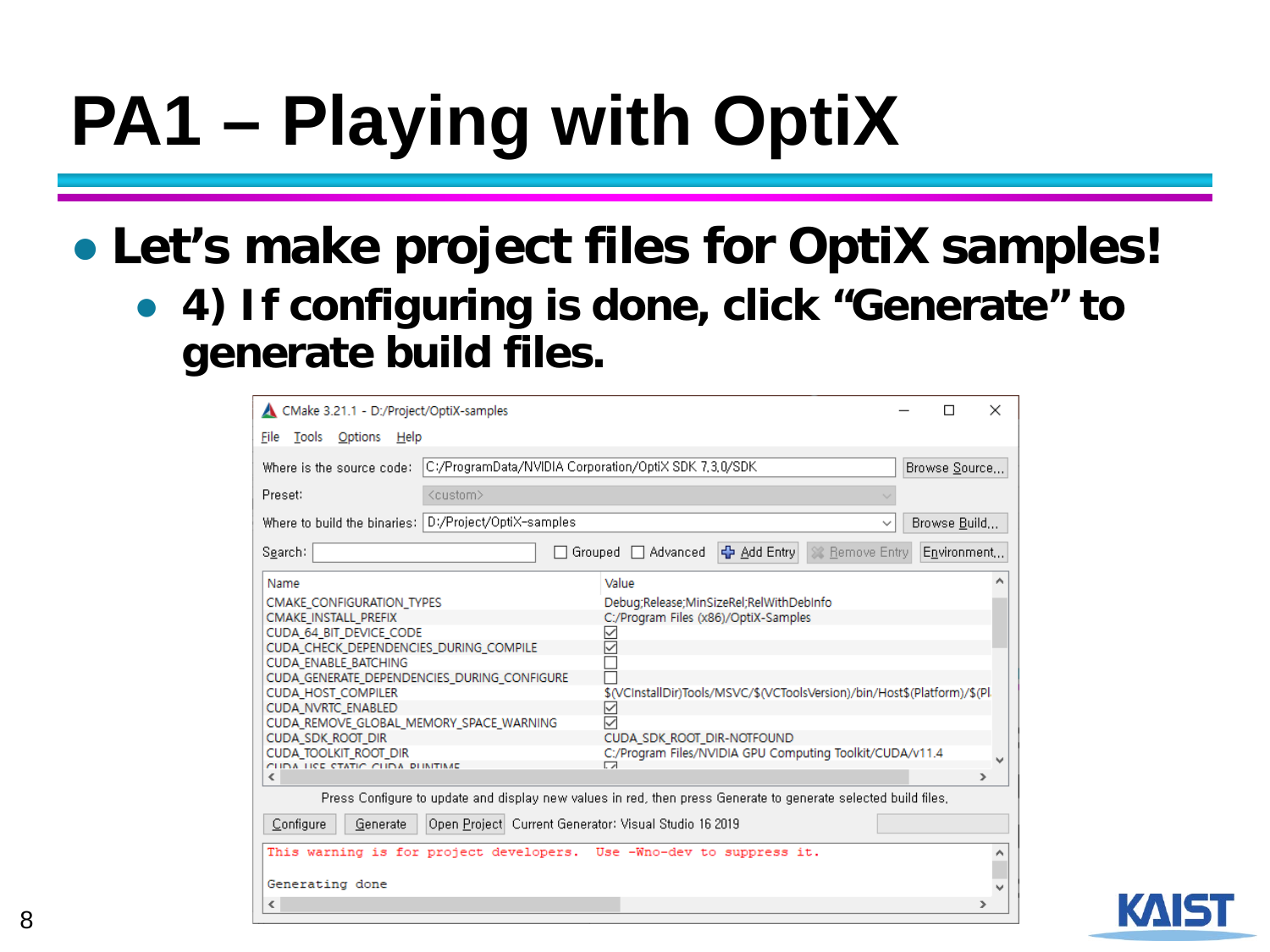#### ● **Let**' **s make project files for OptiX samples!**

● **If Cmake does not find the compiler, you should modify your Visual Studio to install Universal Windows App Development Tools.**

| Visual Studio Installer                                                                                 |                                    |                                                                                                                                                                                                                                 |
|---------------------------------------------------------------------------------------------------------|------------------------------------|---------------------------------------------------------------------------------------------------------------------------------------------------------------------------------------------------------------------------------|
| 사용 가능<br>설치됨                                                                                            | <b>Modify</b>                      |                                                                                                                                                                                                                                 |
| Visual Studio Community 2019<br><b>M</b><br>16.11.1<br>강력한 IDE, 학생, 오픈 소스 제공자 및 개인을 위해 무료로 제공<br>릴리스 정보 | 수정(M)<br>시작(L)<br>자세히 ▼            | 개발자 뉴스<br>Visual Studio 2022 Preview 3 now available!<br>We are excited to announce the third preview rel<br>2021년 8월 10일 화요일<br>Visual Studio 2019 v16.11 is Available Now<br>We are excited to announce the release of Visual |
| Visual Studio Community 2017<br>⊠∥<br>15.9.36<br>$\bigoplus$ 업데이트 사용 가능<br>15.9.38 세부 정보 보기             | 수정(M)<br>시작(L)<br>자세히 ▼<br>업데이트(U) | 2021년 8월 10일 화요일<br>Speed up your .NET and C++ development with<br>Hot Reload in Visual Studio 2022<br>With the recent release of Visual Studio 2022 Pre<br>2021년 8월 3일 화요일<br>Microsoft 개발자 뉴스 더 보기                            |

도움이 필요하십니까? Microsoft Developer Community를 확인하거나 Visual Studio 지원을 통해 문의하세요.

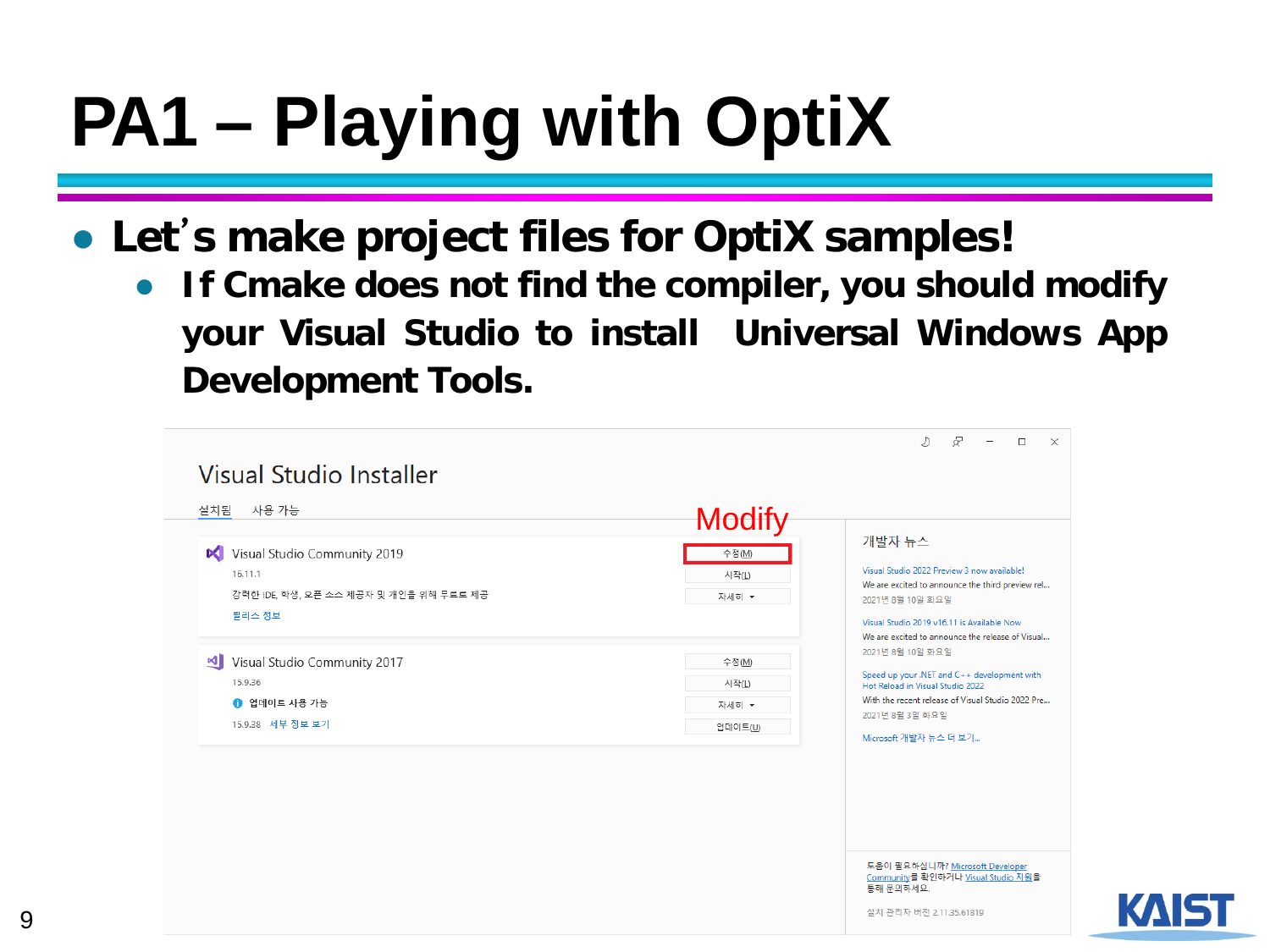- **Let**' **s make project files for OptiX samples!**
	- **If Cmake does not find the compiler, you should modify your Visual Studio to install Universal Windows App Development Tools.**

|                                                                                                                                                                                                            |                                                                                                                        | $\mathbb{R}^n$<br>×                                                                                                                                                                                 |
|------------------------------------------------------------------------------------------------------------------------------------------------------------------------------------------------------------|------------------------------------------------------------------------------------------------------------------------|-----------------------------------------------------------------------------------------------------------------------------------------------------------------------------------------------------|
| Vieual Cturato Installer                                                                                                                                                                                   |                                                                                                                        |                                                                                                                                                                                                     |
| - Visual Studio Community 2019 - 16.11.1 수정                                                                                                                                                                |                                                                                                                        | $\mathsf{X}$                                                                                                                                                                                        |
| 위크로드<br>개별 구성 요소<br>언어 팩<br>설치 위치                                                                                                                                                                          |                                                                                                                        |                                                                                                                                                                                                     |
| ASP.NET 및 웹 개별<br>Docker 지원이 포함<br>Docker 지원이 포함된 ASP.NET Core, ASP.NET, HTML/<br>JavaScript 및 컨테이너를 사용하여 웹 애플리케이션을 빌                                                                                      | Azure 개발<br>.NET 및 .NET Framework를 사용하여 클라우드 앱을 개발하<br>고 리소스를 만들기 위한 Azure SDK, 도구 및 프로젝트입                             | 설치 세부 정보                                                                                                                                                                                            |
|                                                                                                                                                                                                            |                                                                                                                        | ▶ Visual Studio 핵심 편집기                                                                                                                                                                              |
| $\Box$<br>Python 개발<br>Python에 대한 편집, 디버깅, 대화형 개발 및 소스 제어입니                                                                                                                                                | $\Box$<br>Node.js 개발<br>[IS<br>비동기 이벤트 구동 JavaScript 런타임인 Node.js를 사용하<br>여 확장 가능한 네트워크 애플리케이션을 빌드합니다                  | ▶ C++를 사용한 데스크톱 개발<br>▼ 유니버설 Windows 플랫폼 개발<br>▼ 포함됨<br>↓ Blend for Visual Studio<br>✔ .NET 네이티브 및 .NET Standard                                                                                    |
| 데스크톱 및 모바일 (5)                                                                                                                                                                                             |                                                                                                                        | ✔ NuGet 패키지 관리자<br>✔ 유니버설 Windows 플랫폼 도구                                                                                                                                                            |
| .NET 데스크톱 개발<br>$\frac{NET}{\sqrt{2}}$<br>.NET 및 .NET Framework와 함께 C#. Visual Basic 및 F#을<br>사용하여 WPF. Windows Forms 및 콘솔 애플리케이션을                                                                         | C++를 사용한 데스크톱 개발<br>$\blacktriangledown$<br>MSVC, Clang, CMake 또는 MSBuild 등 선택한 도구를 사용<br>하여 Windows용 최신 C++ 앱을 빌드합니다. | ◆ Windows 10 SDK(10.0.19041.0)<br>▼ 선택 사항<br>IntelliCode<br>□ USB 디바이스 연결<br>□ C++(v142) 유니버설 Windows 플랫폼 도구                                                                                        |
| $\checkmark$<br>유니버설 Windows 플랫폼 개발<br>C#, VB 또는 C++(선택 사항)를 사용하여 유니버설<br>Windows 플랫폼용 애플리케이션을 만듭니다.                                                                                                       | .NET을 사용한 모바일 개발<br>$\boldsymbol{\times}$<br>Xamarin을 사용하여 iOS, Android 또는 Windows용 플랫폼<br>간 애플리케이션을 빌드합니다.            | □ C++(v141) 유니버설 Windows 플랫폼 도구<br>✔ DirectX용 그래픽 디버거 및 GPU 프로파일러<br>Windows 10 SDK(10.0.18362.0)<br>V Windows 10 SDK(10.0.17763.0)<br>Windows 10 SDK(10.0.17134.0)<br>Windows 10 SDK(10.0.16299.0) |
| <u>○ 큰 표요청 다방이 개비</u>                                                                                                                                                                                      |                                                                                                                        |                                                                                                                                                                                                     |
| 위치<br>C:\Program Files (x86)\Microsoft Visual Studio\2019\Community                                                                                                                                        |                                                                                                                        |                                                                                                                                                                                                     |
| 계속하면 선택한 Visual Studio 버전에 대한 <u>라이선스</u> 에 동의하게 됩니다. Microsoft는 Visual Studio와 함께 다른 소프트웨어를 다운로드할 수 있는 기능도<br>제공합니다. 이 소프트웨어는 타사 고지 사항 또는 해당 라이선스에 명시된 것처럼 별도로 라이선스가 허여됩니다. 계속하면 이러한 라이선스에도 동의하<br>게 됩니다. |                                                                                                                        | 필요한 전체 공간 0B<br>다운로드하는 동안 설치<br>닫기(C)                                                                                                                                                               |
|                                                                                                                                                                                                            |                                                                                                                        |                                                                                                                                                                                                     |

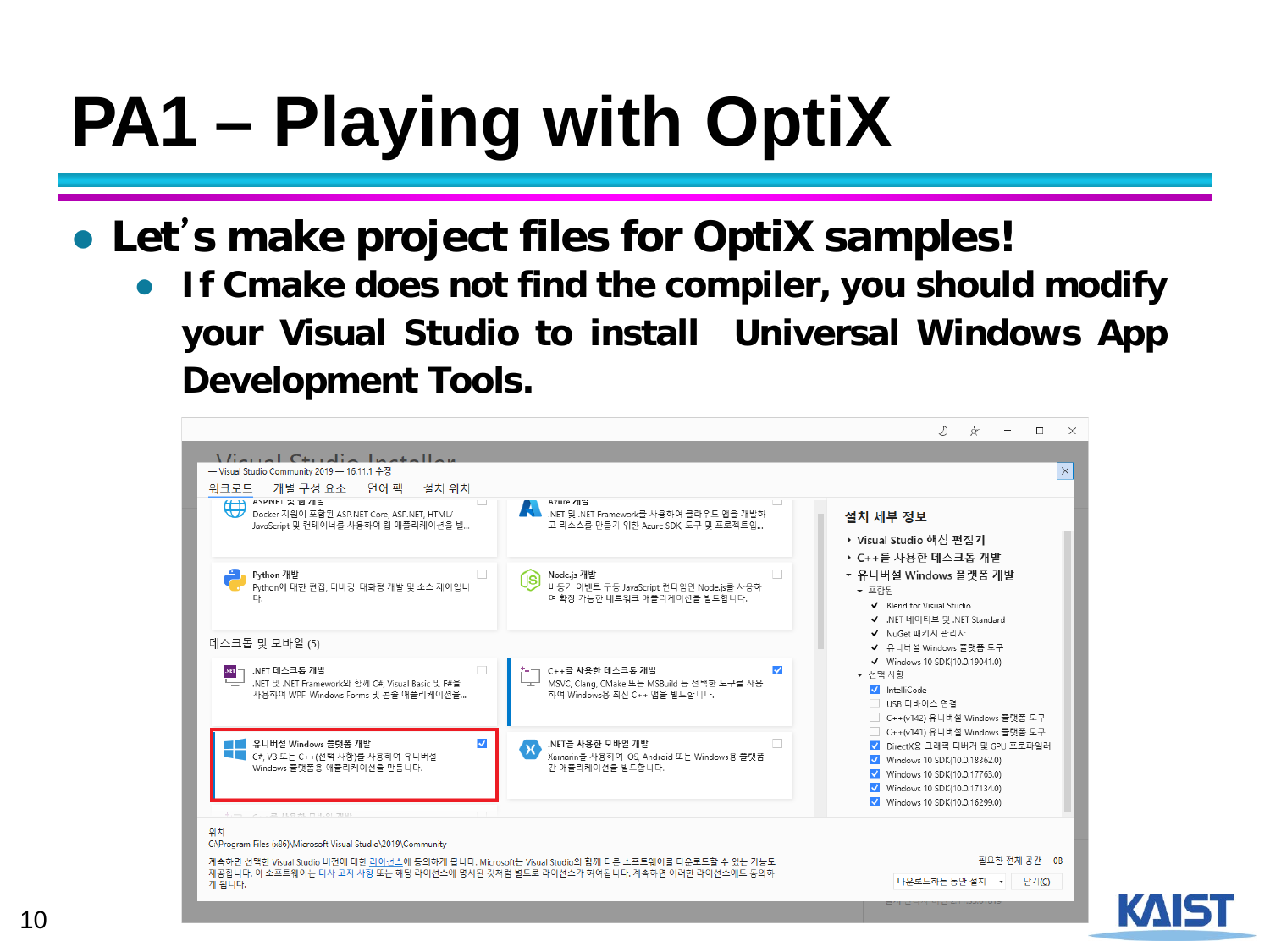### ● **Compile with your environments**

- **In Unix-like OS, default is Makefile**
- ●**Just compile it with** "**make all**"
	- **In Windows, use Visual Studio solutions**
- ●**Build** "**ALL\_BUILD**" **project to compile everything**

| $\mathcal{L} \parallel \mathcal{L} = \bot$ |                                 | OptiX-Samples                       |                                     |                 |                      |   | ×                   |
|--------------------------------------------|---------------------------------|-------------------------------------|-------------------------------------|-----------------|----------------------|---|---------------------|
| File<br>Share<br>Home                      | View                            |                                     |                                     |                 |                      |   | $\vee$ 0            |
| $(\Leftrightarrow)$                        | E:\Projects\OptiX-Samples       |                                     |                                     | Ċ<br>v.         | Search OptiX-Samples | Q |                     |
| <b>A</b> Favorites                         | Name                            | Date modified                       | Type                                | Size            |                      |   | $\hat{\phantom{a}}$ |
| Desktop                                    | OptiX-Samples.sdf               | 2015-09-02 오후 9:                    | SQL Server Comp                     | 59,520 KB       |                      |   |                     |
| Downloads                                  | OptiX-Samples.sln               | 2015-09-02 오후 9: Microsoft Visual S |                                     | <b>59 KB</b>    |                      |   |                     |
| Recent places                              | sampleConfig.h                  | 2015-09-02 오후 9: H File             |                                     | 2 KB            |                      |   |                     |
|                                            | ZERO_CHECK.vcxproj<br>$\bullet$ | 2015-09-02 오후 9: VCXPROJ File       |                                     | 163 KB          |                      |   |                     |
| <b>Homegroup</b>                           | E ZERO_CHECK.vcxproj.filters    |                                     | 2015-09-02 오후 9: VC++ Project Filte | 1 <sub>KB</sub> |                      |   |                     |
| 68 items<br>item selected 58.9 KB          |                                 |                                     |                                     |                 |                      | 睚 | N                   |